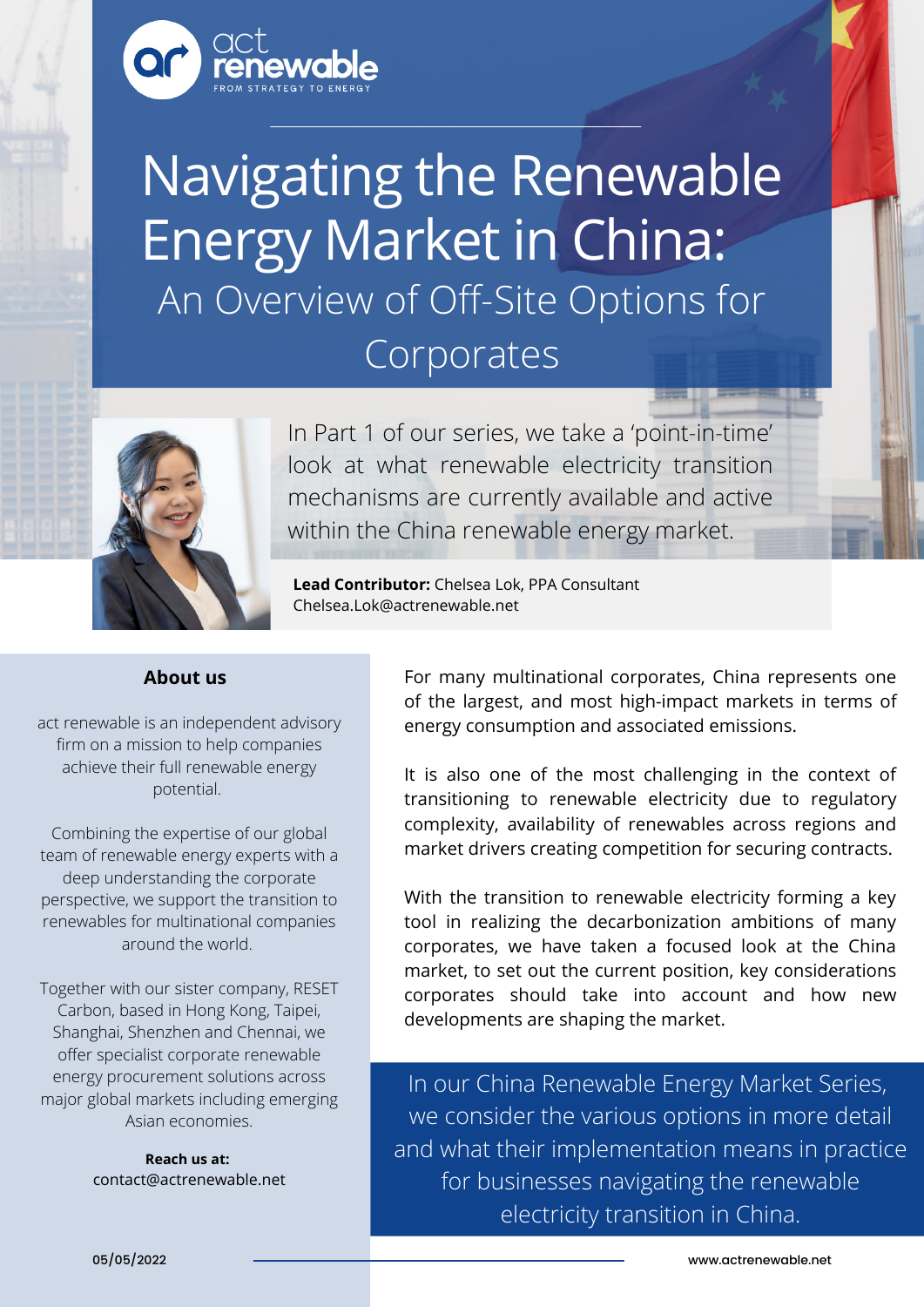## **The Regulatory Landscape**

China consists of 23 provinces, 5 autonomous regions, 4 municipalities and 2 special administrative regions. Most renewable energy-related policies and guidelines are issued by China's **National Development and Reform Commission** and **National Energy Administration**. Provincial governments will then implement the policies accordingly. Given that provincial governments have a certain degree of independency, renewable energy regulations vary considerably from province to province.

Three mechanisms to procure offsite renewable electricity are currently in play:



**What?** Few types of renewable energy certificates can be found in China. Apart from the global I-REC scheme, the government led Green Electricity Certificates (GECs) exist.

**How?** The GEC government led scheme allows off-taker to procure GECs 'online' through a designated e-platform.

# **Key Considerations**

I-REC was the 'go-to' for countries that don't have their own established issuing body. They are still in circulation as GECs have only recently been introduced as the China-specific certificate for renewable energy.

The infancy of GECs means that there is some uncertainty around potential double-counting and validation of their credibility. On the other hand, there is a tendency within China to question the accounting principles of I-RECs now a China-specific scheme is in place.

| <b>EAC Scheme</b>                                     | <b>GEC</b>                                            | I-REC                 |
|-------------------------------------------------------|-------------------------------------------------------|-----------------------|
| Organization                                          | National Renewable<br><b>Energy Center</b>            | <b>I-REC Standard</b> |
| Geographic Coverage                                   | <b>Mainland China</b>                                 | Global                |
| Price range as of April 2022                          | 8-95* USD/MWh                                         | 0.7-1.5 USD/MWh       |
| Aligned with GHG Protocol<br>Scope 2 Quality Criteria | X                                                     |                       |
| Recognized by external<br>standards (e.g. CDP, SBTi)  | $\bullet$ if conditions are<br>met                    |                       |
| Additional remarks                                    | Subsidy will be revoked if power plant<br>issues EACs |                       |

\*Average transaction price for GEC differs significantly between subsidized and non-subsidized projects.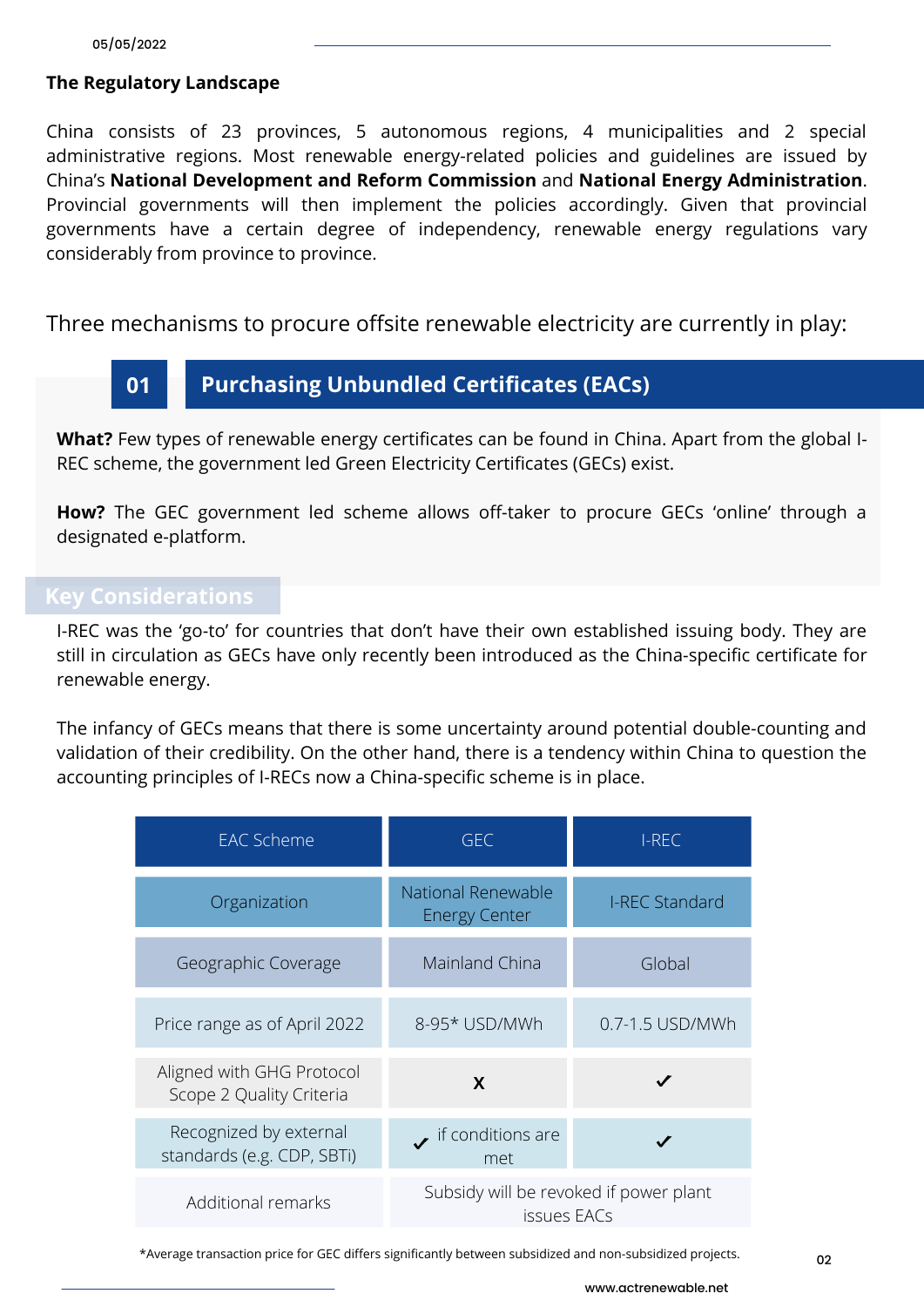# **02 Direct Investment**

**What?** The corporate invests in, owns, and potentially operates the renewable electricity system. Similar to solar rooftop projects and PPAs that we see in US or Europe. Projects are CAPEX driven and require an upfront investment.

**How?** In most cases we see are huge corporates with strong financial leverage (like apple and google) or corporates that act as a share investor and collaborate with national entities to deliver the projects. For example, Apple announced CAPEX investments in China, partnering with suppliers to install more than 1.3 GW of renewable energy.

# **Projects must go through a lengthy approval process involving multiple authorities, including….**



# **Key Considerations**

Depending on the province's initiative to promote renewable energy, approval process vary in complexity from province to province. This option is also **resource heavy**. Not only from a financial perspective, in requiring a large upfront investment, but also from a technical perspective. The corporate owns and might be required to operate the plant themselves, therefore expertise and knowledge are needed to maintain the power plant either from in-house or outsourced capacity.

The **Renewable Portfolio Standard target** (RPS) mechanism in China was launched in 2018, setting renewable electricity consumption targets for both the electricity seller (i.e., grids and utilities) and electricity consumers (those owning power plants or procuring directly from a power plant). Corporates who opt for the direct investment option will be therefore be subject to a renewable portfolio standards (RPS) target. We will focus on RPS in future publications.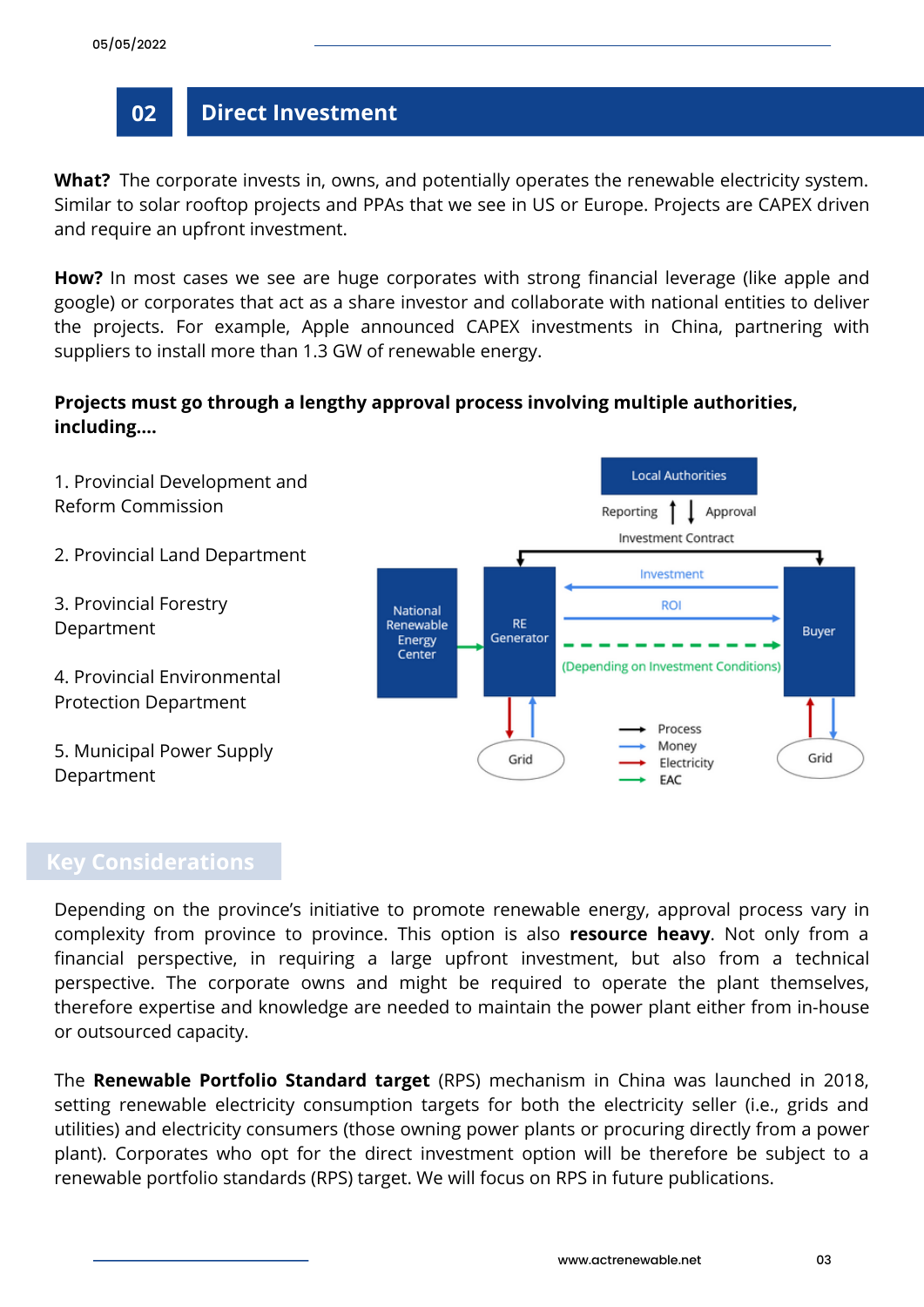# **03 Green Electricity Trading (Intra-Provincial)**

**What?** Relatively new to the Chinese market, the green electricity trading scheme allows corporates to procure renewable electricity from generators (only for large consumers (thresholds defined by each province) or utilities (small/retail consumers) through an open market and is China's OPEX model to acquiring renewable electricity. It operates intra-provincially and is only available in some provinces.

**How?** Companies opt to enter the green electricity trading scheme as an 'off-taker'. Off-takers are categorized into large consumers and small/retail consumers, thresholds and requirements vary across provinces.

A large off-taker can enter a direct contract with renewable energy developer, termed a 'tri-party agreement' that involves the grid, whereas retail off-takers have to procure through utilities. In this case, utilities will be the entity contracting with the developer.

The corporate signs a contract, in most cases for one month, multiple months, but generally for maximum of 1 year. Guidelines issued in Q3 2021 mentioned that trading contracts will be encouraged to extend to 5-10 years in the future.

# **Key Considerations**

**Availability**: While some provinces are members of the scheme, they may not be actively trading. Figure 1 indicates where transactions have been made and where the scheme is likely launching in provinces.

**Terms**: Template contracts are published by the National Development and Reform Commission, and there is little to no flexibility on costs and clauses. Since three parties are involved in the contract, progression to signature is likely to be a lengthy process.

**Penalty:** If the actual consumption of the offtaker is significantly lower than the agreed volume, a penalty might be charged by the grid to account for the risks in causing grid instability.



Figure 1: Geographical indication of where 'Green electricity trading' transactions are already taking place and are on-going. Also, where the scheme is potentially launching in 2022, indicated by a drafting of the initiative from the provincial government.